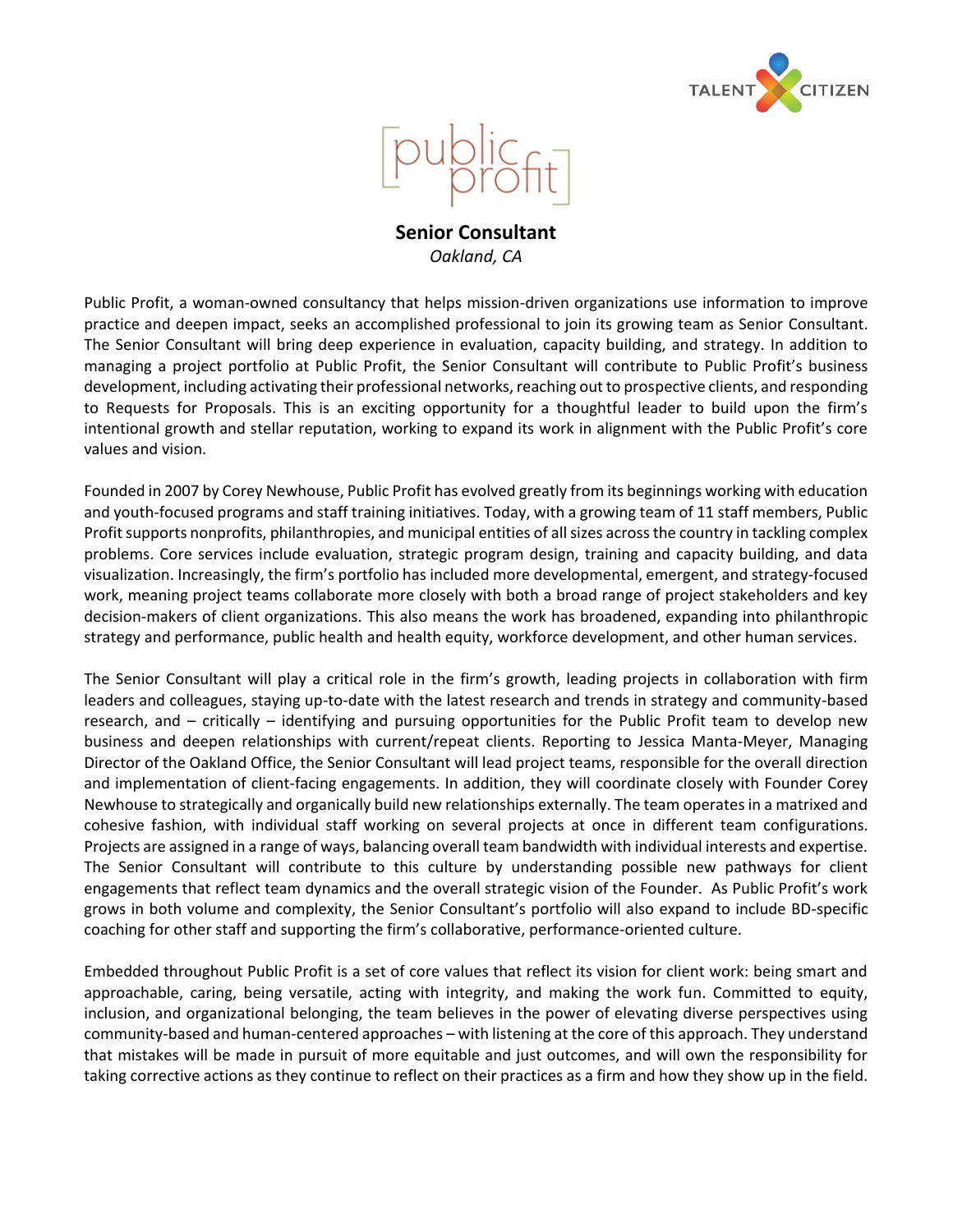With curiosity and humility, Public Profit is looking for a Senior Consultant who shares these values and who may be additive to its own journey of learning.

Ideal candidates will have at least seven years of experience working in the mission-driven sector, preferably with deep experience in evaluation and learning, capacity building, and strategy with nonprofits and private philanthropies. Prior experience in consulting is also highly desired. While there is flexibility in professional background, candidates should bring knowledge of or research experience in at least one area of community change (e.g. education, youth services, health equity, housing and economic development, early childhood development, workforce development, systems change, racial equity, or community capacity building.) Evaluation capacity building experience is a plus. If not direct experience of business development in relevant client areas to Public Profit, candidates should bring demonstrated success in developing and maintaining relationships as well as in identifying and making the case for project work that can yield strategic revenue/partnership growth. Excellent written and oral communication skills, strong interpersonal skills, and the ability to convey complex technical issues to a broad and diverse audience are required.

# **Senior Consultant**

The Senior Consultant will be responsible for serving as client lead for a dedicated portfolio of clients, combining project/engagement management with strategic business development and network growth activities. The successful candidate must be well organized, have high standards for their work, align with Public Profit's culture of openness and collaboration, and be committed to progressive social change through community capacity building and learning.

# **Essential Functions & Duties**

## **Project Leadership & Management**

- Lead and work on multiple complex client-facing research, evaluation, strategy, and learning projects.
- Design and implement data collection through surveys, interviews, and focus groups.
- Guide qualitative and quantitative analysis.
- Lead the production of high-quality deliverables, including written reports, data profiles, and presentations.
- Manage small collaborative project teams, delegate effectively.
- Work with other project leads to build innovative approaches to the work.

### **Client and Business Development**

- Work closely with the Founder to identify, cultivate, pursue, and execute research, strategy, evaluation, and technical assistance opportunities across target client areas, especially with nonprofit, philanthropy, and government partners.
- Provide exceptional client support and leadership on existing and potential projects, while seeking to maintain current business areas and increase client base/relationships.
- Identify, prioritize, and respond to RFQs/RFPs in relevant target work areas, leading proposal developments in close collaboration with the Founder, Managing Director, and other staff as needed.

# **Qualifications**